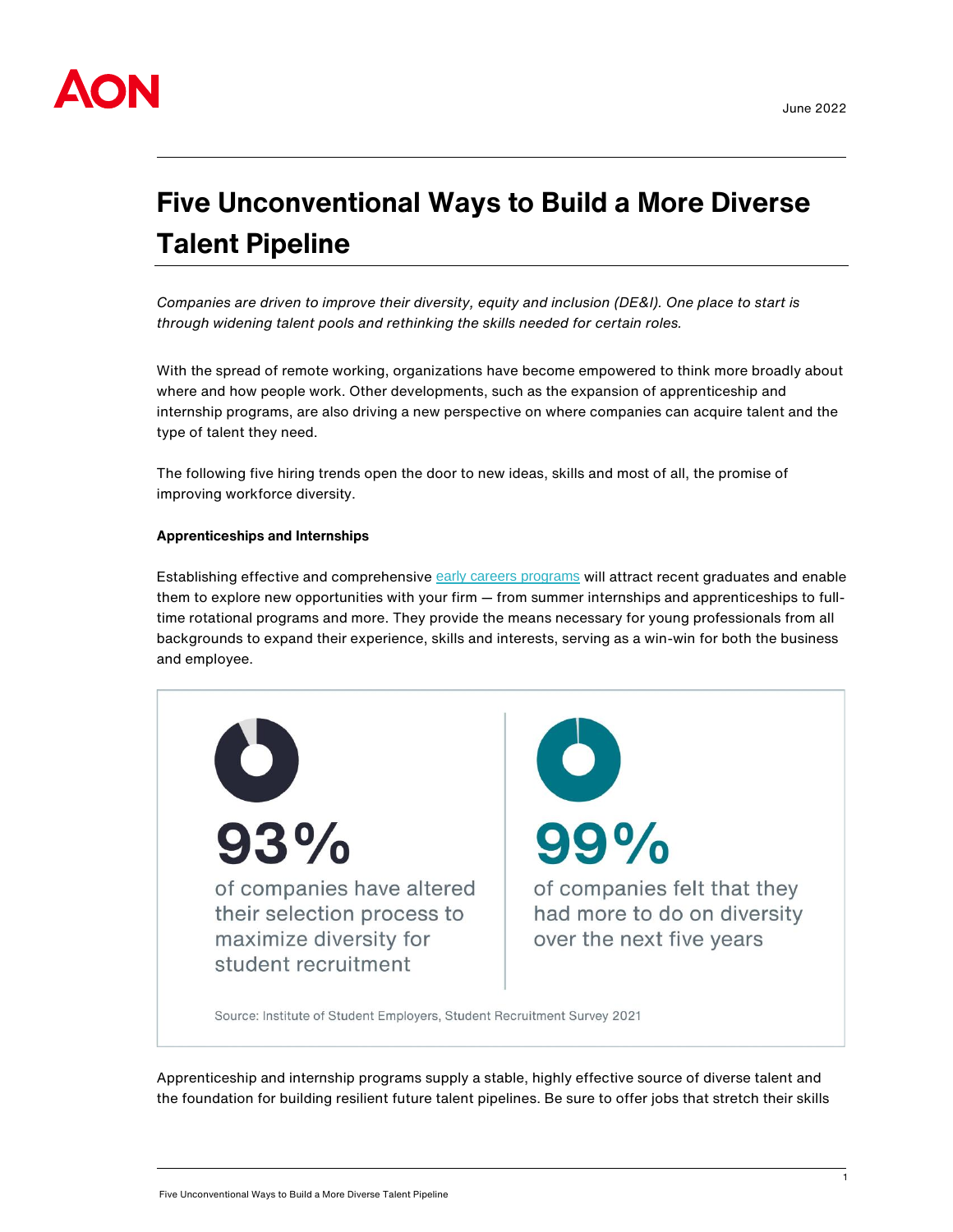

and provide clear career paths, rather than menial tasks, and pay them a fair wage for their time. This is especially important when hiring high potential early career talent, to ensure they don't feel stagnant in an entry-level role.

Apprenticeship candidates aren't just looking for a job. They typically want a career where they're valued and developed. These bright possibilities should be reflected in the employer branding materials used to attract high-potential, entry-level employees. When firms invest more in better apprenticeship and internship practices, they invest more in their people, thus improving the hiring process. Even further, individuals will feel valued and be more likely to return to your firm. Businesses that put their people first are always more aligned to thrive. [Our recently published article](https://humancapital.aon.com/insights/articles/2022/three-ways-to-boost-your-talent-pipeline-using-internships-in-ireland) further discusses the benefits of internships on hiring and retention strategy goals.

# **Blockchain HR Technology**

The future of work demands thinking beyond traditional hiring methods based on resumes and listed degrees. Partner with an initiative like [The Velocity Network Foundation®](https://www.velocitynetwork.foundation/) (of which Aon is a founding member). Velocity uses new blockchain HR technology to credential candidates that may not have traditional backgrounds and long careers at various organizations.

Credentialing talent helps individuals vouch for themselves on their own terms and ultimately get the right job, bringing capabilities to the forefront of the decision-making process. Individuals who have contract or gig jobs, or who have specializations and certifications instead of university degrees, are increasingly turning to blockchain technology that certifies them in their backgrounds. Companies should also recognize the value they can bring. By focusing on credentials, blockchain technology encourages individuals to avoid applying for one single job, which can be limiting, and instead apply more generally. In turn, companies can offer multiple career paths that fit their skills, motivation and capabilities, allowing them to reach their full potential.

Even more, this technology brings diversity to the forefront. Data provided by blockchain networks can help broaden the talent pool to address today's complex market, while allowing for hiring managers to break through any potential biases and focus on the hard, trusted evidence of the candidate's abilities. Getting a diverse range of job candidates through the door is half the battle. Learn more about this innovative approach to hiring in our article, "A New Era of Recruiting Promises to Democratize the Hiring [Process and Boost Inclusion and Diversity.](https://humancapital.aon.com/insights/articles/2022/a-new-era-of-recruiting-promises-to-democratize-the-hiring-process-and-boost-inclusion-and-diversity)" Watc[h this video](https://www.youtube.com/watch?app=desktop&v=A9e7Ow8pzBc&feature=youtu.be) to learn more about The Velocity Network.

### **Un-Biased Assessments**

Organizations that use talent assessments that are known for removing certain subconscious bias to screen job candidates will experience more diverse hiring practices. By using fact-based information on candidates' key strengths and talents, combined with sophisticated algorithms, the fairness and quality of the hiring process improves. The talent pool also widens. Incorporate online assessments that measure a candidate's traits, motivating factors and values to determine their fit with your mission, vision and values.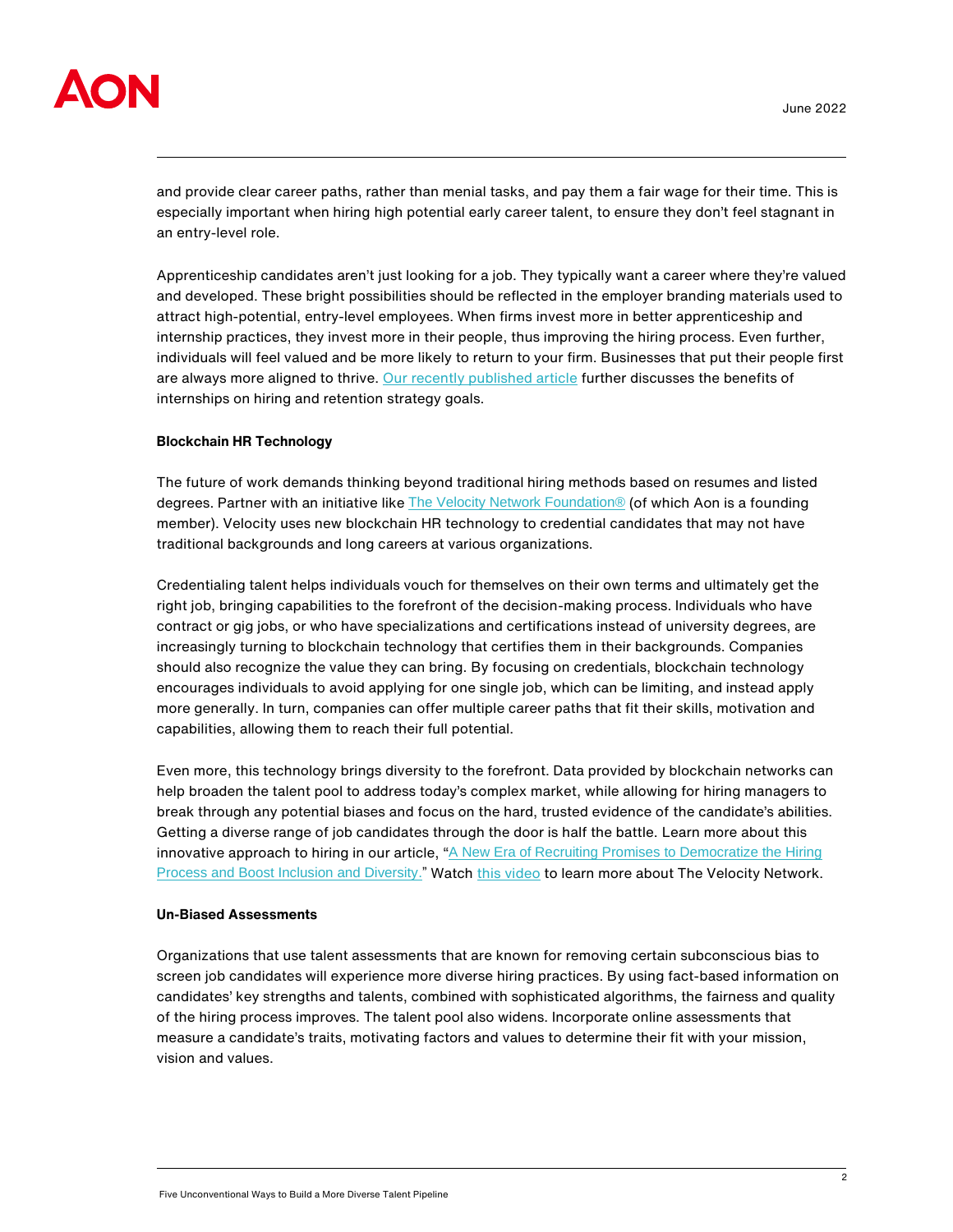

Aon worked with a British engineering giant to help it build a more diverse workforce. By implementing online assessments:

 $200% +$ 19% Increase of female hires Increase of participation in talent assessments by underrepresented groups

If you are lucky enough to be attracting a large volume of candidates and need to screen further, consider using video interviews. Proven to be fairer and even more effective than human-rated interviews, AI platforms like Aon's online video interviewing tool, [vidAssess-AI](https://insights.humancapital.aon.com/video-interview-video-assessment/vidassess-ai-next-generation-ai-video-interviewing-technology) is naturally quicker and uses less resources than the standard in-person interview.

Psychometric testing is another effective way to assess a candidate's values and determine if they are aligned with the company's core values. These tests offer a much more in-depth and scientifically sound exploration of each candidate's abilities than traditional assessment methods like resumes and interviews, which can often inadvertently incorporate underlying biases in the hiring process.

Be careful to use assessments for the right reasons. Using tools to assess culture fit can invite bias into your hiring process. "Culture fit" typically refers to the norms, behaviors and perspectives that dominate your workplace. Hiring candidates who share these traits only replicates homogeneity in your workforce.

# **Remote Work**

Allowing certain roles to operate remotely opens up new talent pools and will ultimately make attracting new talent easier — particularly for specialized and in-demand jobs. Consider hiring software engineers out of college locations such as Raleigh, Durham or Atlanta, versus the competitive hiring landscape of Silicon Valley. Similarly, individuals moving into new careers that are outside of locations that are hubs for certain industries will find new opportunities through the option of remote working.

In some cases, remote working has lessened geographic pay differentials in the technology sector, according to data from the [Radford Global Compensation Database.](https://radford.aon.com/products/surveys/technology-compensation-survey) Pay premiums in Silicon Valley versus smaller technology hubs such as Denver, Los Angeles and Austin have shrunk since the pandemic for certain technology jobs.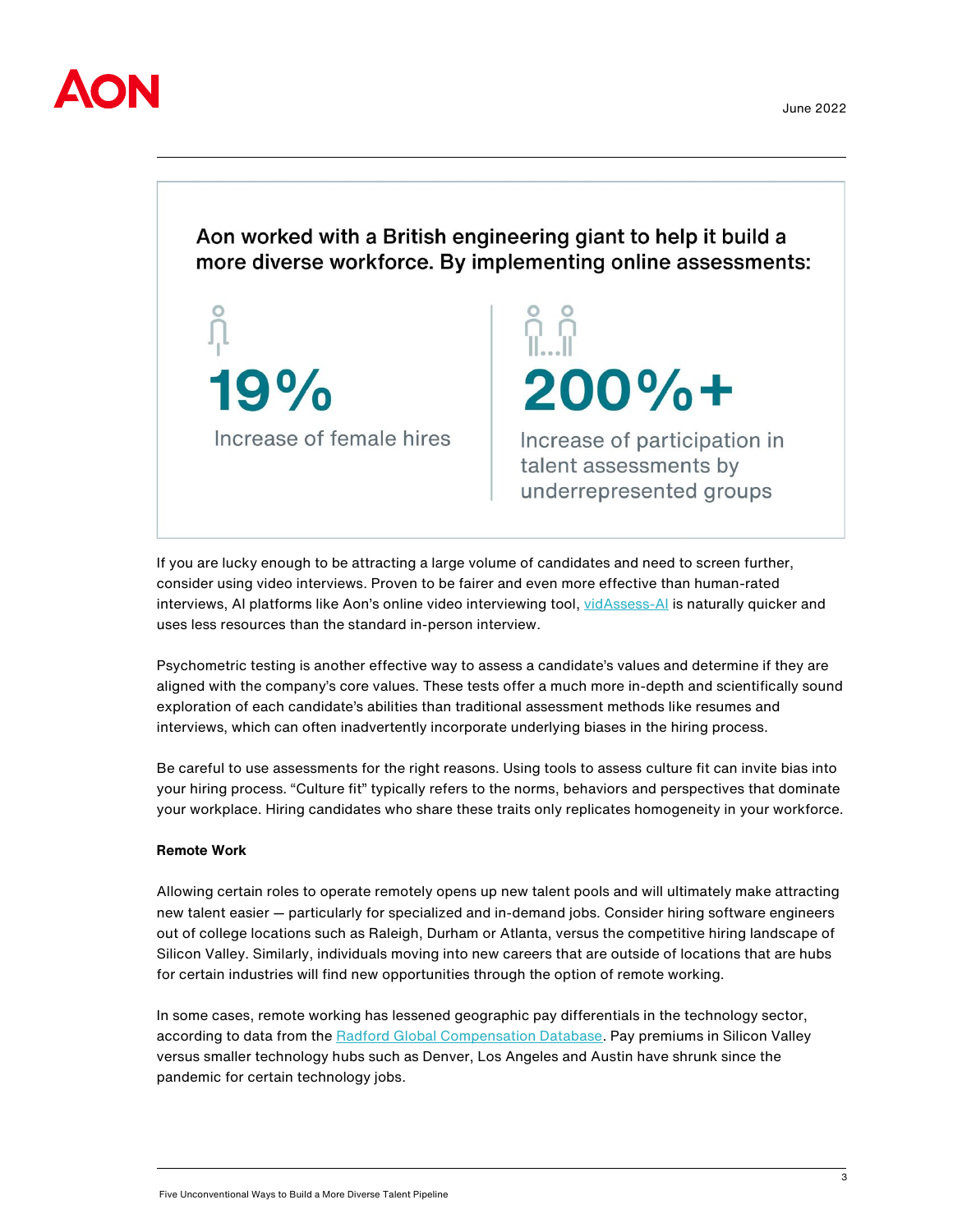



A broader talent pool means companies must revisit their competitor peer group, re-examine their approach to compensation benchmarking and focus on their brand and employee experience — an acute challenge, yet extremely important factor for employers with a significant portion of remote employees. Ensuring a company's brand is strong and perceived accurately by prospective employees will help its talent acquisition strategy, which must rapidly evolve in a virtual working environment. We discuss these issues and provide additional advice in our article, "[Talent Recruitment Has Changed: What](https://humancapital.aon.com/insights/articles/2021/talent-recruitment-has-changed-what-it-means-for-peer-groups,-benchmarking-and-employee-experience)  [it Means for Peer Groups, Benchmarking and Employee Experience."](https://humancapital.aon.com/insights/articles/2021/talent-recruitment-has-changed-what-it-means-for-peer-groups,-benchmarking-and-employee-experience)

# **Talent Mobility**

There is an urgent need to invest in *upskill and reskill* programs, as many organizations forecast a gap in their future skills capabilities. This gap cannot be closed by only bringing in new talent, particularly in the current environment where the labor market is competitive.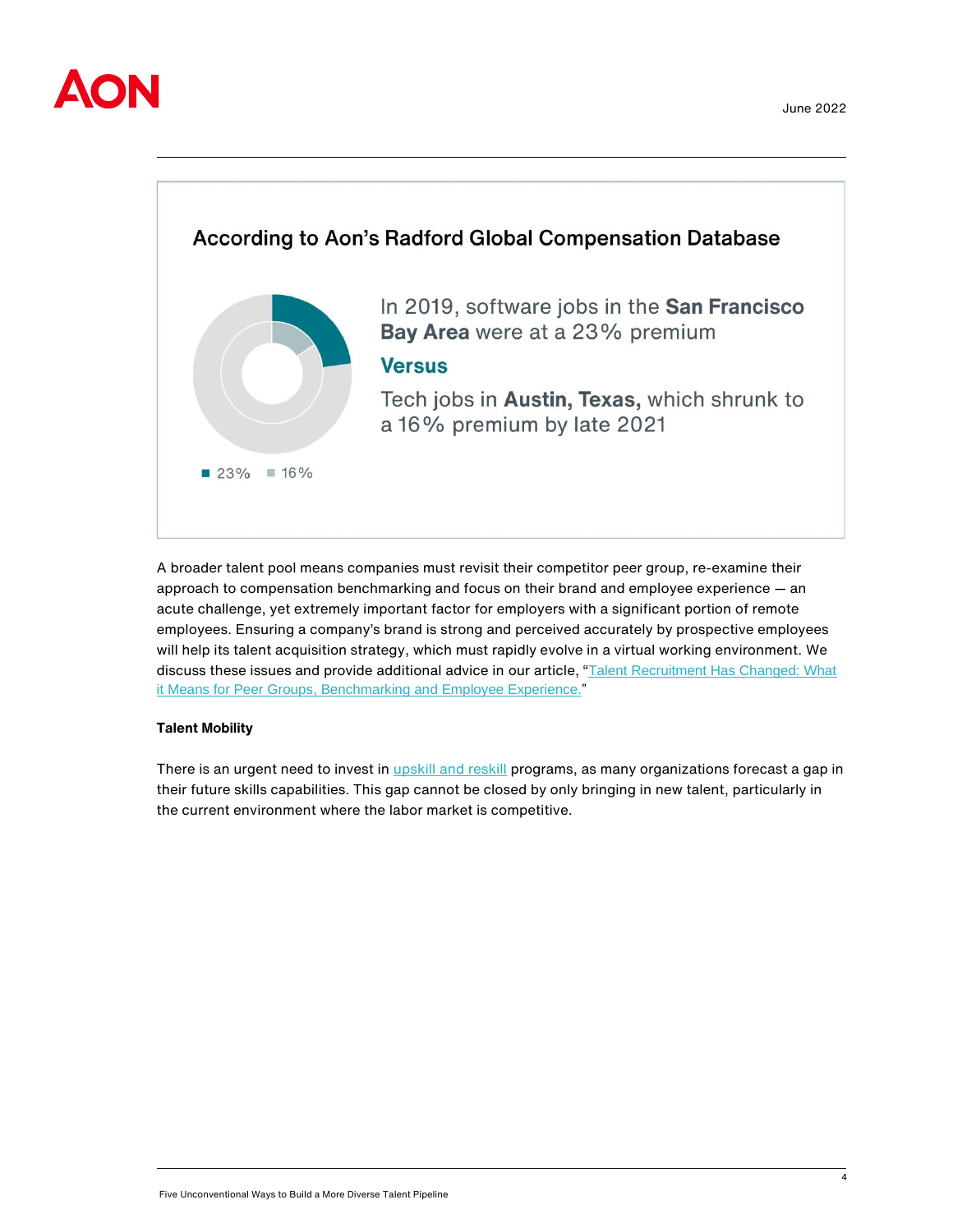



[Enabling workforce agility](https://humancapital.aon.com/insights/articles/2022/to-build-workforce-agility-look-at-these-six-factors) is key to achieving this and must fostered by structures and control mechanisms that support sustainable value creation in terms of future skills, career mobility and growth. Eighty-five percent of HR professionals surveyed by Aon believe workforce agility is very or extremely important to their organization's future success.

The first step to building a more agile workforce is to assess your current state and where there are opportunities for improvement. Ou[r short self-assessment survey](https://www.aon.com/workforce-agility-and-resilience) provides you with an immediate ranking on the overall agility of your workforce, as well as regional and industry-specific benchmarked insights.

An agile organization is a dynamic organization with employee mobility throughout (promotions, lateral transfers, hiring) and ample opportunity for career growth. Agility is not just a buzz word — it is a condition that can be fostered, measured and improved upon. Agility and reskilling initiatives also help boost diversity of thought. Diversity of thought is the bedrock of sustainability, as it invites new perspectives to the table and encourages an organization to operate differently and regularly innovate.

Understand your headcount for future-facing jobs, as well as those skills and capabilities identified as highly flexible and in demand. Consider this in combination with career pathing and mobility to identify future readiness and inform future workforce decisions. Learn more in our white paper, Closing the [Future Skills Gap to Drive Business Success.](https://humancapital.aon.com/insights/reports/trending-topics/future-skills)

# **Next Steps**

To truly embrace the future of work, companies must remain open-minded and continuously find ways to improve and diversify their talent pools. Workforce resilience is critical to business growth. Therefore, [understanding how resilient your workforce is](https://www.aon.com/risingresilient/self-assessment-tool/) will be an important step to building a sustainable talent strategy.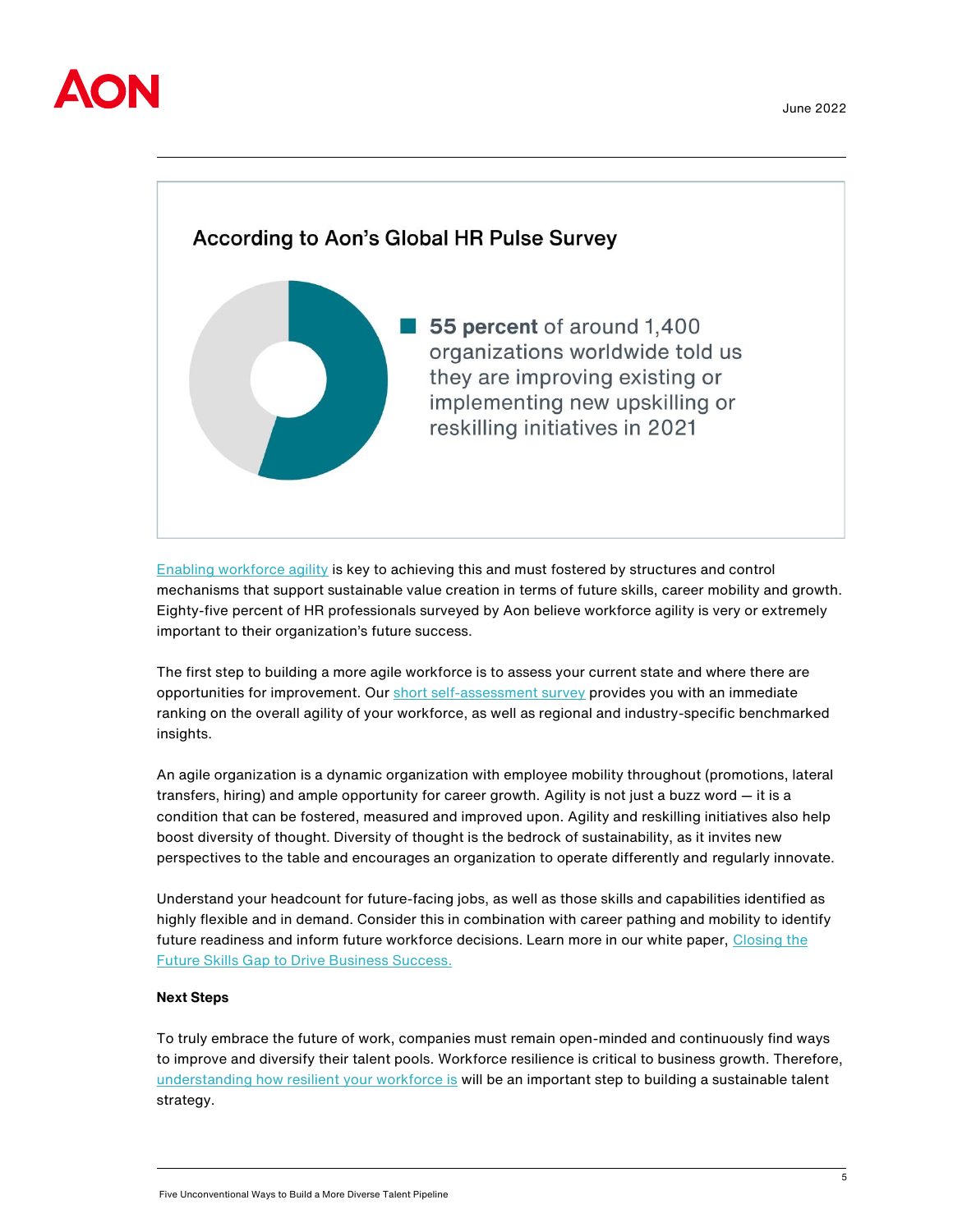

Whether focusing first on a few or all of the ideas mentioned above, taking action now to adjust longstanding hiring practices and structures to welcome new skills and ways of work will align your business for future success. Not to mention, it will also drive you forward on your firm's DE&I journey, and the benefits of this will not go unnoticed.

To speak with one of our human capital experts about talent practices and the future of work, please write to [humancapital@aon.com](mailto:humancapital@aon.com).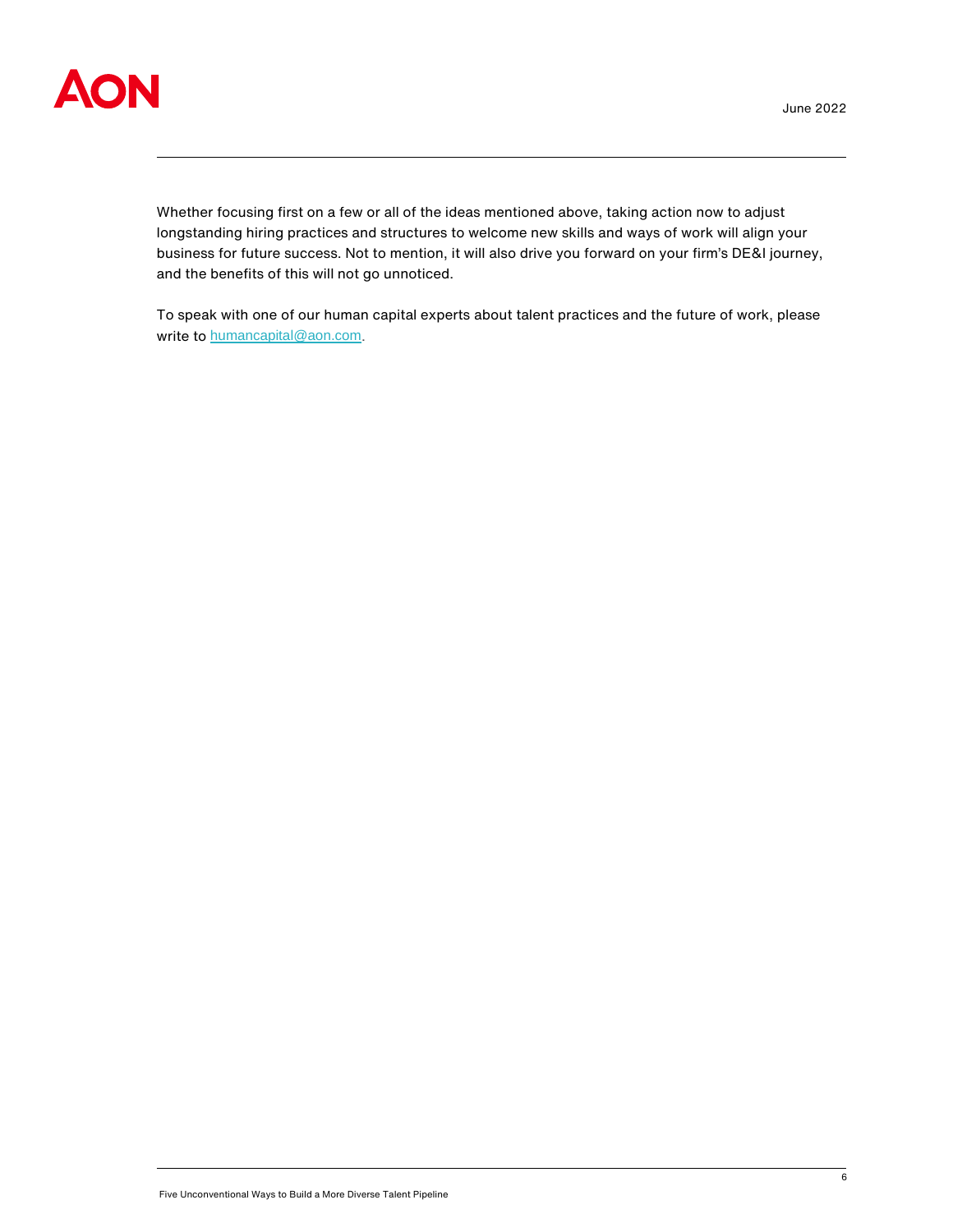

#### **Author Contact Information**

Jouko van Aggelen Partner, Human Capital Solutions Aon +31.6.55.89.3143 [jouko.van.aggelen@aon.com](mailto:jouko.van.aggelen@aon.com)

Mina Morris Partner, Human Capital Solutions Aon +1.404.240.7625 [mina.morris@aon.com](mailto:mina.morris@aon.com)

Suzanne Courtney Chief Commercial Officer, Human Capital Solutions Aon +44 2070 861502 [suzanne.courtney@aon.com](mailto:suzanne.courtney@aon.com)

# **About Human Capital Solutions**

Aon's human capital business provides leaders with a powerful mix of data, analytics and advice to help them make better workforce decisions. Our team, spanning 2,000 colleagues in more than 30 countries, includes the firm's rewards, talent assessment, and performance & analytics practices. To learn more, visit humancapital.aon.com.

#### **About Aon**

Aon plc (NYSE: AON) exists to shape decisions for the better—to protect and enrich the lives of people around the world. Our colleagues provide our clients in over 120 countries with advice and solutions that give them the clarity and confidence to make better decisions to protect and grow their business.

*This article provides general information for reference purposes only. Readers should not use this article as a replacement for legal, tax, accounting or consulting advice that is specific to the facts and circumstances of their business. We encourage readers to consult with appropriate advisors before acting on any of the information contained in this article.*